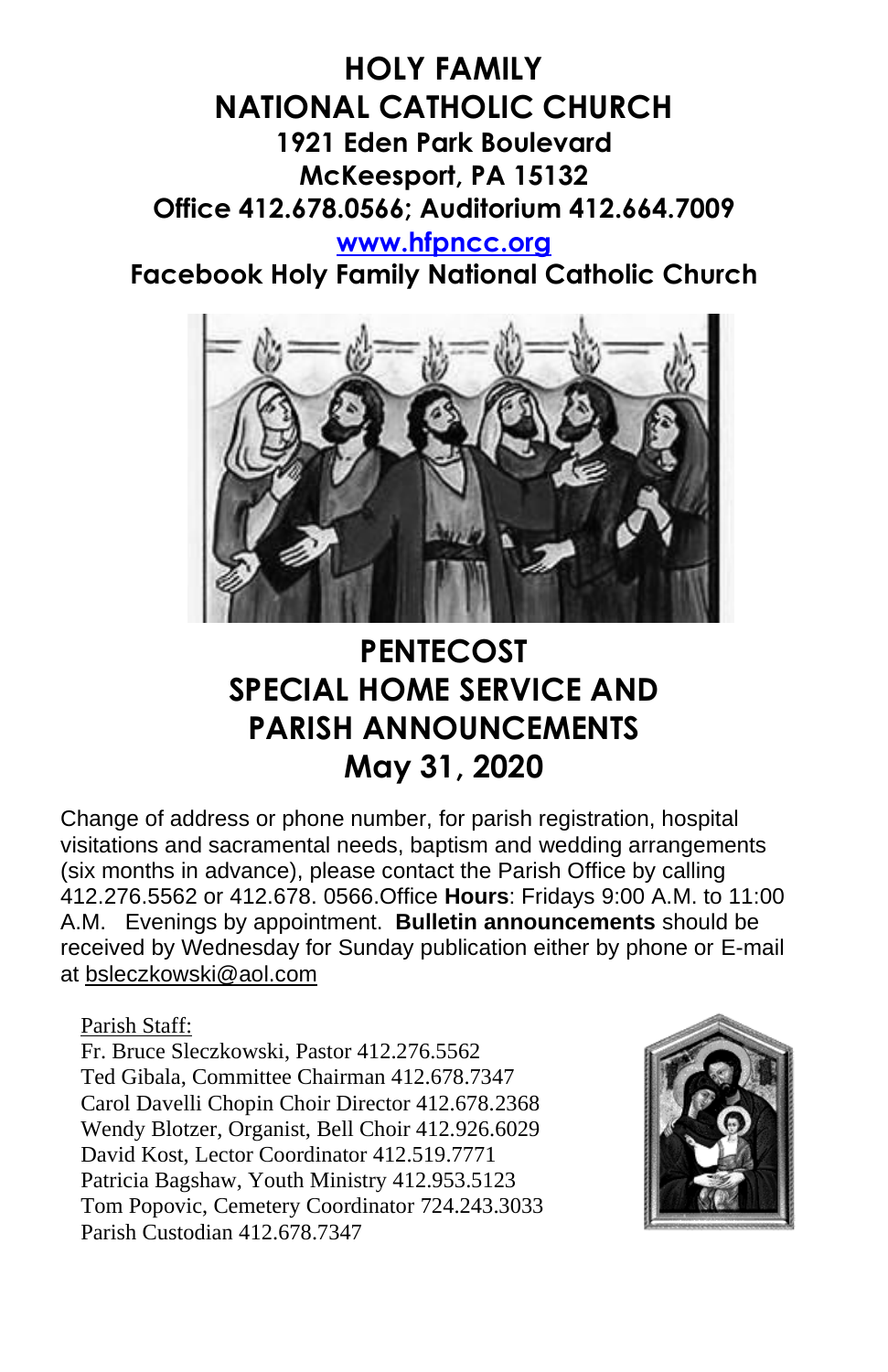#### **Continuing our Discipleship**

#### **This Week**

**Sunday, May 31, 2020 Pentecost Holy Mass 9:00 A.M.**

**Sunday, June 7, 2020** Trinity Sunday **Holy Mass 9:00 A.M. +Timothy Lagesse** & **+Glen Sleczkowski** Intention Sleczkowski & Lagesse Families

These are the recommendations from the Prime Bishop and the Bishops of the church. The Church doors will be open for all the celebrations, but it is recommended to stay home or keep a social distance if attending the liturgy.

Until the sanctions from the Covid -19 Virus is lifted and we return to normal activities, there will only be one Sunday Mass to be celebrated at 9:00 A.M. The 11:00 A.M. will not be celebrated. Again, it is recommended to stay home.



Always check our Website and Facebook pages for new and additional information concerning the parish.

Holy Family Parish is grateful to our

sent in their Fair share envelopes during this unique  $\left| \bigotimes_{n=1}^{\infty} \right|$  period in our Country and **Church.** Your stewardship during  $\left\| \mathbf{u} \right\|$  these difficult times help us to pay  $\mathbb{Q}/\mathbb{Z}/\mathbb{Z}$  our expenses. God Bless.



parishioners who have continually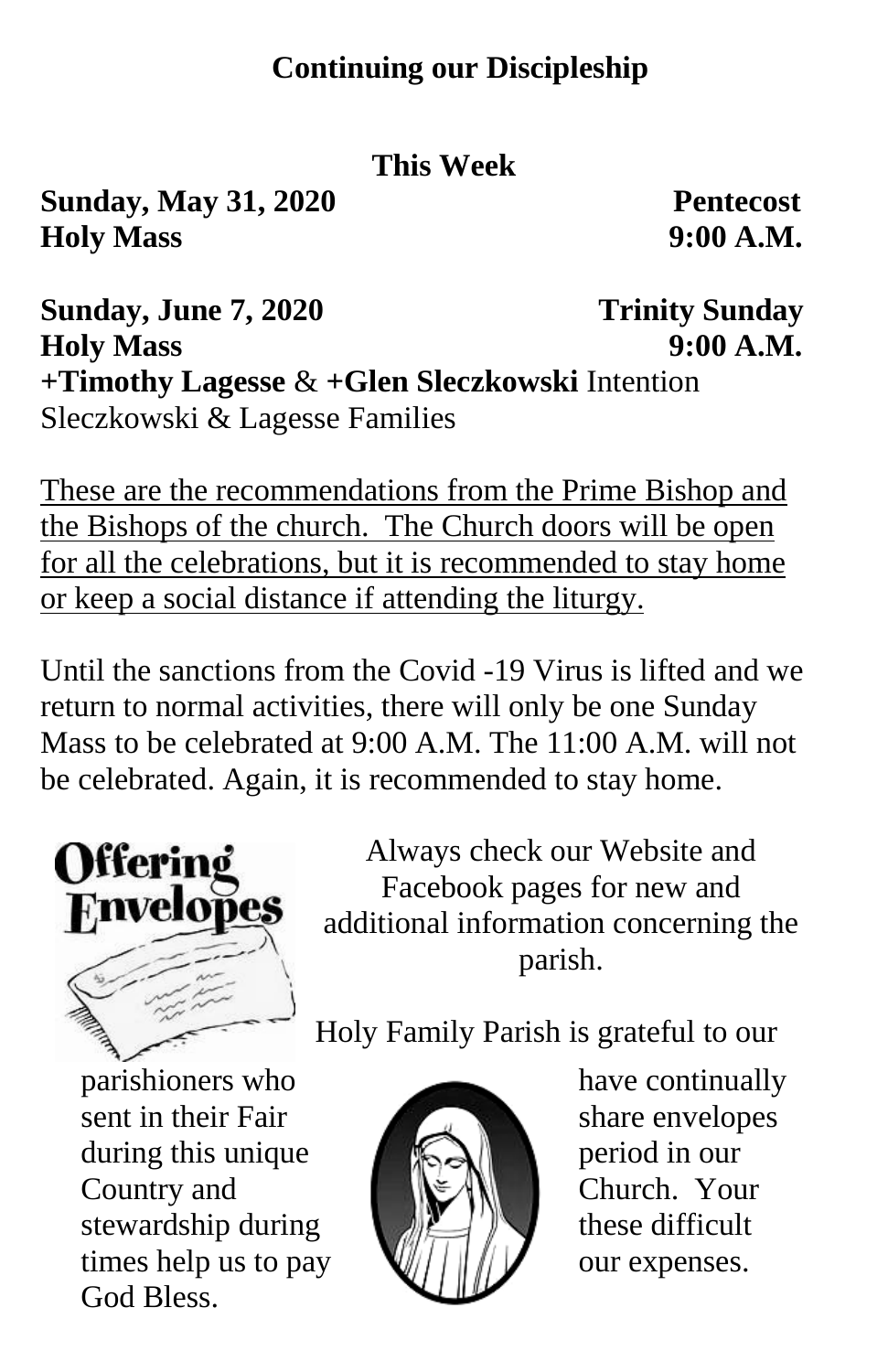## **Graduates**

Holy Family would like to recognize you, our 2020 Graduates. Please send bios and awards received to Fr. Bruce by his email **bsleczkowski@aol.com**. Presentations will be announced via the bulletin.

## **2020 Convo Update**

Due to the uncertainty when Mercyhurst University will be reopened, it was decided that the 2020 National Youth Convocation scheduled this July will be postponed until next year. To keep our youth connected with each other, this year the "Kurs" an annual youth retreat at the Bishop Hodur Retreat Center at Spojnia Farm will still be held with a twist… The YMS of R, KURS 2020 staff and with guidance from Spojnia Inc. are going to offer a VIRTUAL KURS 2020. Here is a video the staff has made to send a message to the youth of your church at. [https://drive.google.com/file/d/1KujpC\\_JG8XLcMDGp-](https://drive.google.com/file/d/1KujpC_JG8XLcMDGp-KMfLhmJWULQhHDy)[KMfLhmJWULQhHDy.](https://drive.google.com/file/d/1KujpC_JG8XLcMDGp-KMfLhmJWULQhHDy) The video also can be found on our Facebook and website page.

## **McKeesport High School Graduation**

The McKeesport Senior High School will have a Senior Graduation Car Procession on Wednesday, June 3rd at 6:30 P.M. This procession is going right by our church, maybe we could show support for one of our own - Jenna Ruozzi. Congratulations Jenna

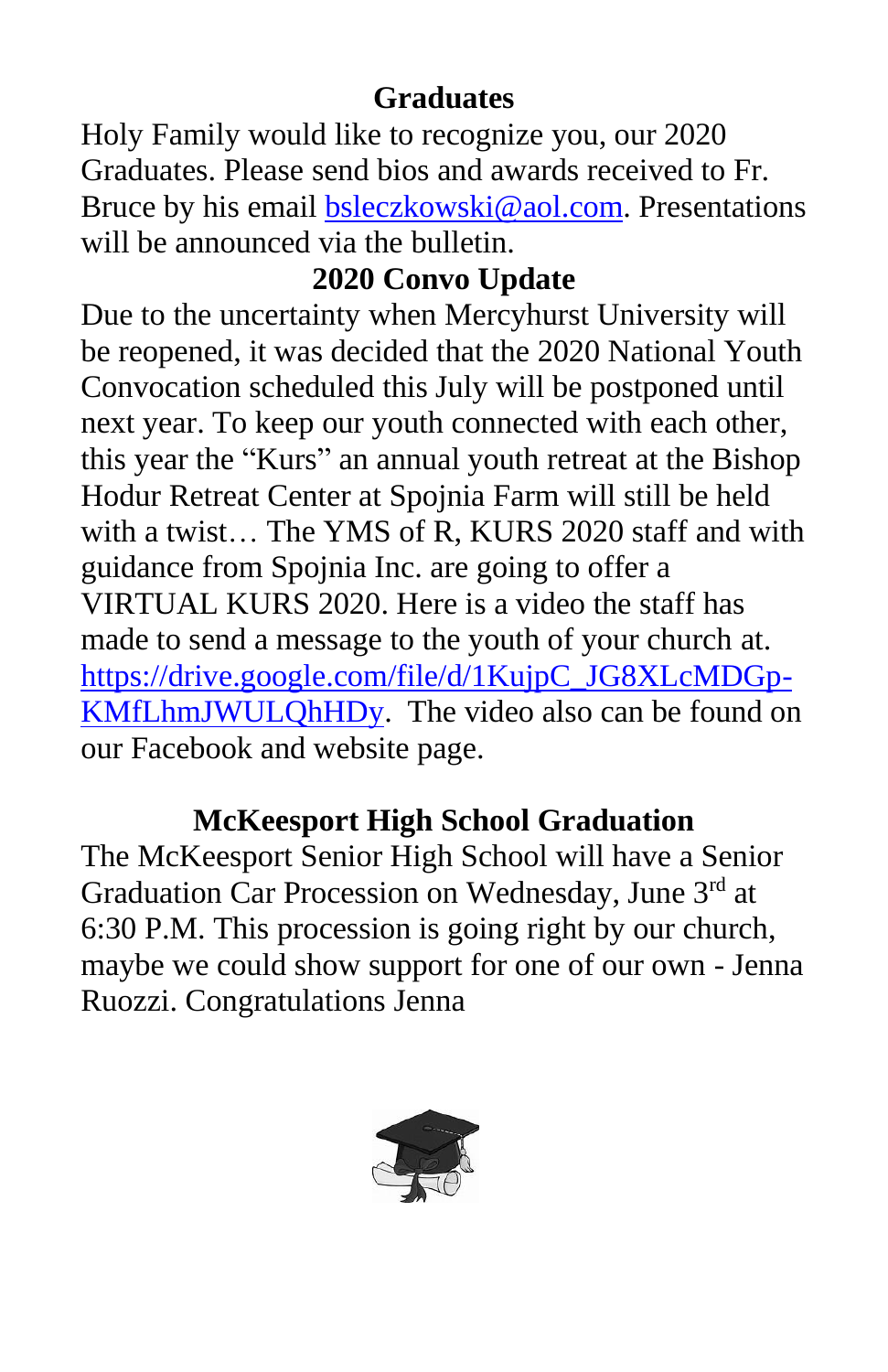

Holy Family will be celebrating its 100<sup>th</sup> Anniversary in 2021. Those who would like to help in planning the celebration please contact the parish office. 2021 will come quick, so let us begin planning

#### **Pentecost Word Search**

| R | E | H | T  | A | F | D | Ë |   | Ś | <b>EVENING</b>  | <b>FIRST</b>   | DAY              |
|---|---|---|----|---|---|---|---|---|---|-----------------|----------------|------------------|
| D | D | G | N  | ı | N | E | V | E | R | <b>DOORS</b>    | CLOSED         | <b>DISCIPLES</b> |
| Y |   | E | F. | ı | T | R | γ | J | ٥ | PEACE           | SIDE           | <b>FATHER</b>    |
| 0 | S | E | H  | ł | N |   | Ś | A | ٥ | <b>BREATHED</b> | <b>FORGIVE</b> | RETAIN           |
|   | C | V | R  | T |   | E | T | A | D |                 |                |                  |
| D |   | ı | P  | E | А | C | E | Y | E |                 |                |                  |
|   | P | G | E  | Y | T | E | ٥ | D |   |                 |                |                  |
| S |   | R | J  | 0 | E | R | R | 0 | ٥ |                 |                |                  |
| C | E | 0 | T  | S | R |   | F | B |   |                 |                |                  |
| E | S | F | 0  | J | Y | ٥ | D | A | C |                 |                |                  |